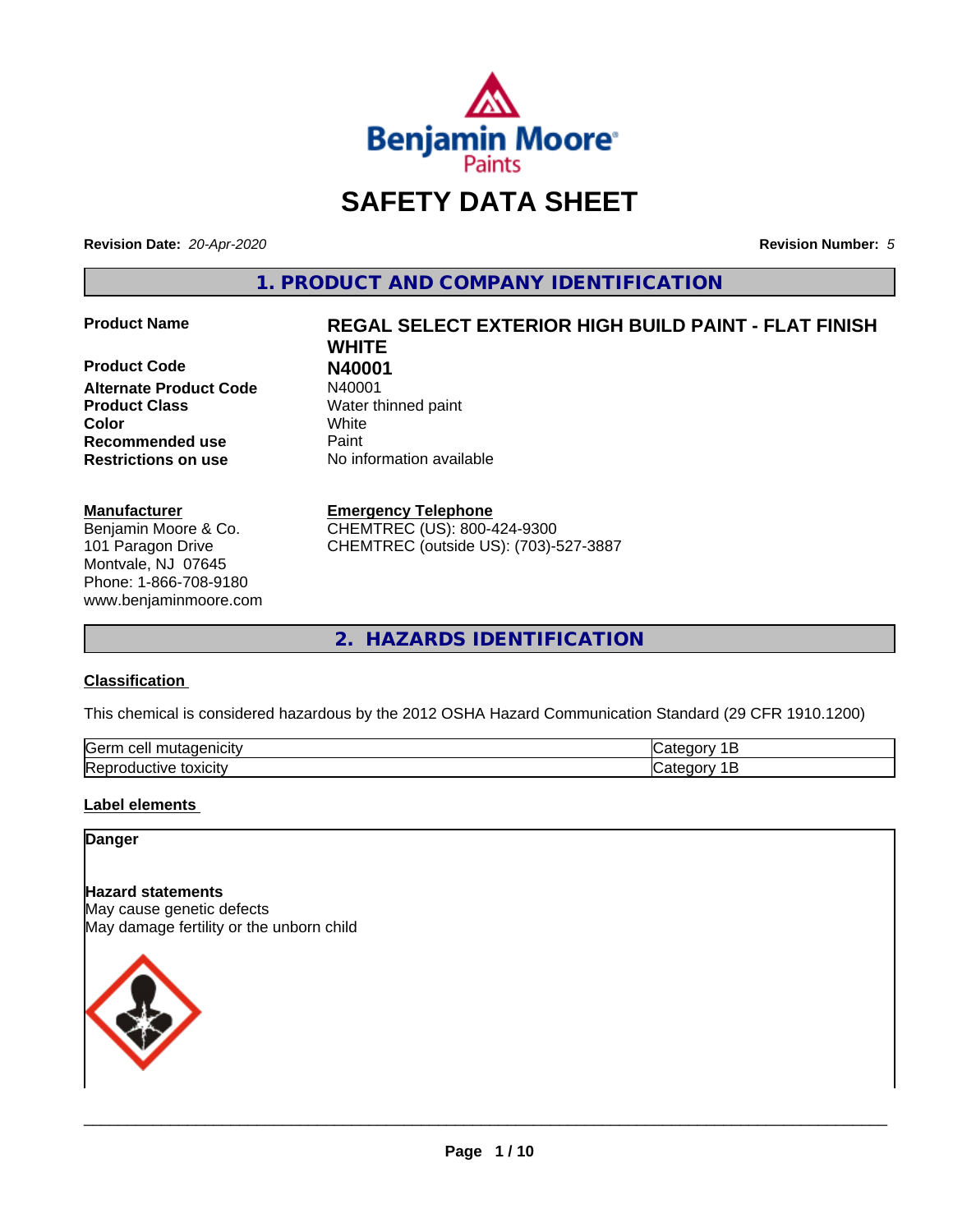**Appearance** liquid **Odor 11** Odor little or no odor

#### **Precautionary Statements - Prevention**

Obtain special instructions before use Do not handle until all safety precautions have been read and understood Use personal protective equipment as required

#### **Precautionary Statements - Response**

IF exposed or concerned: Get medical advice/attention

#### **Precautionary Statements - Storage**

Store locked up

#### **Precautionary Statements - Disposal**

Dispose of contents/container to an approved waste disposal plant

#### **Hazards not otherwise classified (HNOC)**

Not applicable

#### **Other information**

No information available

#### **3. COMPOSITION INFORMATION ON COMPONENTS**

| <b>Chemical name</b>                         | <b>CAS No.</b> | Weight-%    |
|----------------------------------------------|----------------|-------------|
| Titanium dioxide                             | 13463-67-7     | $20 - 25$   |
| Nepheline syenite                            | 37244-96-5     | $10 - 15$   |
| Diatomaceous earth                           | 61790-53-2     | ' - 5       |
| Kaolin, calcined                             | 92704-41-1     | - 5         |
| Kaolin                                       | 1332-58-7      | 1 - 5       |
| Silica amorphous                             | 7631-86-9      | $-5$        |
| Carbamic acid, 1H-benzimidazol-2-yl-, methyl | 10605-21-7     | $0.1 - 0.5$ |
| ester                                        |                |             |
| Sodium C14-C16 olefin sulfonate              | 68439-57-6     | $0.1 - 0.5$ |

|                       | 4. FIRST AID MEASURES                                                                                    |
|-----------------------|----------------------------------------------------------------------------------------------------------|
| <b>General Advice</b> | If symptoms persist, call a physician. Show this safety data sheet to the doctor in<br>attendance.       |
| <b>Eye Contact</b>    | Rinse thoroughly with plenty of water for at least 15 minutes and consult a<br>physician.                |
| <b>Skin Contact</b>   | Wash off immediately with soap and plenty of water while removing all<br>contaminated clothes and shoes. |
| <b>Inhalation</b>     | Move to fresh air. If symptoms persist, call a physician.                                                |
| Ingestion             | Clean mouth with water and afterwards drink plenty of water. Consult a physician<br>if necessary.        |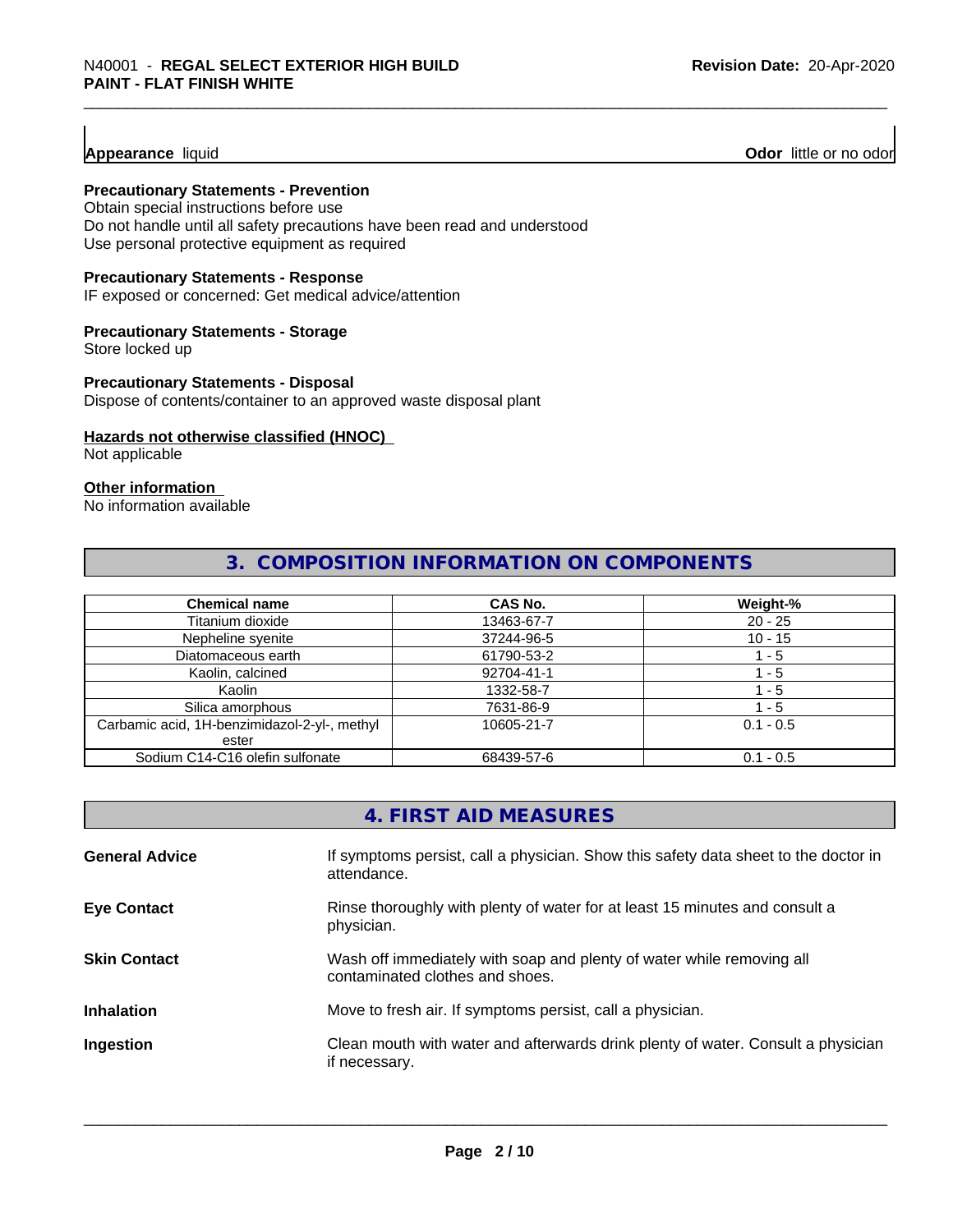| <b>Most Important</b><br><b>Symptoms/Effects</b>                                                  | None known.            |                                                    |                                                                                                                 |
|---------------------------------------------------------------------------------------------------|------------------------|----------------------------------------------------|-----------------------------------------------------------------------------------------------------------------|
| <b>Notes To Physician</b>                                                                         | Treat symptomatically. |                                                    |                                                                                                                 |
|                                                                                                   |                        | 5. FIRE-FIGHTING MEASURES                          |                                                                                                                 |
| <b>Suitable Extinguishing Media</b>                                                               |                        |                                                    | Use extinguishing measures that are appropriate to local<br>circumstances and the surrounding environment.      |
| Protective equipment and precautions for firefighters                                             |                        | and full protective gear.                          | As in any fire, wear self-contained breathing apparatus<br>pressure-demand, MSHA/NIOSH (approved or equivalent) |
| <b>Specific Hazards Arising From The Chemical</b>                                                 |                        | extreme heat.                                      | Closed containers may rupture if exposed to fire or                                                             |
| Sensitivity to mechanical impact                                                                  |                        | No                                                 |                                                                                                                 |
| Sensitivity to static discharge                                                                   |                        | <b>No</b>                                          |                                                                                                                 |
| <b>Flash Point Data</b><br>Flash point (°F)<br>Flash Point (°C)<br><b>Method</b>                  |                        | Not applicable<br>Not applicable<br>Not applicable |                                                                                                                 |
| <b>Flammability Limits In Air</b>                                                                 |                        |                                                    |                                                                                                                 |
| Lower flammability limit:<br><b>Upper flammability limit:</b>                                     |                        | Not applicable<br>Not applicable                   |                                                                                                                 |
| Health: 2<br><b>NFPA</b>                                                                          | Flammability: 0        | Instability: 0                                     | <b>Special: Not Applicable</b>                                                                                  |
| <b>NFPA Legend</b><br>0 - Not Hazardous<br>1 - Slightly<br>2 - Moderate<br>3 - High<br>4 - Severe |                        |                                                    |                                                                                                                 |

*The ratings assigned are only suggested ratings, the contractor/employer has ultimate responsibilities for NFPA ratings where this system is used.*

*Additional information regarding the NFPA rating system is available from the National Fire Protection Agency (NFPA) at www.nfpa.org.*

# **6. ACCIDENTAL RELEASE MEASURES**

| <b>Personal Precautions</b>      | Avoid contact with skin, eyes and clothing. Ensure adequate ventilation. |
|----------------------------------|--------------------------------------------------------------------------|
| <b>Other Information</b>         | Prevent further leakage or spillage if safe to do so.                    |
| <b>Environmental precautions</b> | See Section 12 for additional Ecological Information.                    |
| <b>Methods for Cleaning Up</b>   | Soak up with inert absorbent material. Sweep up and shovel into suitable |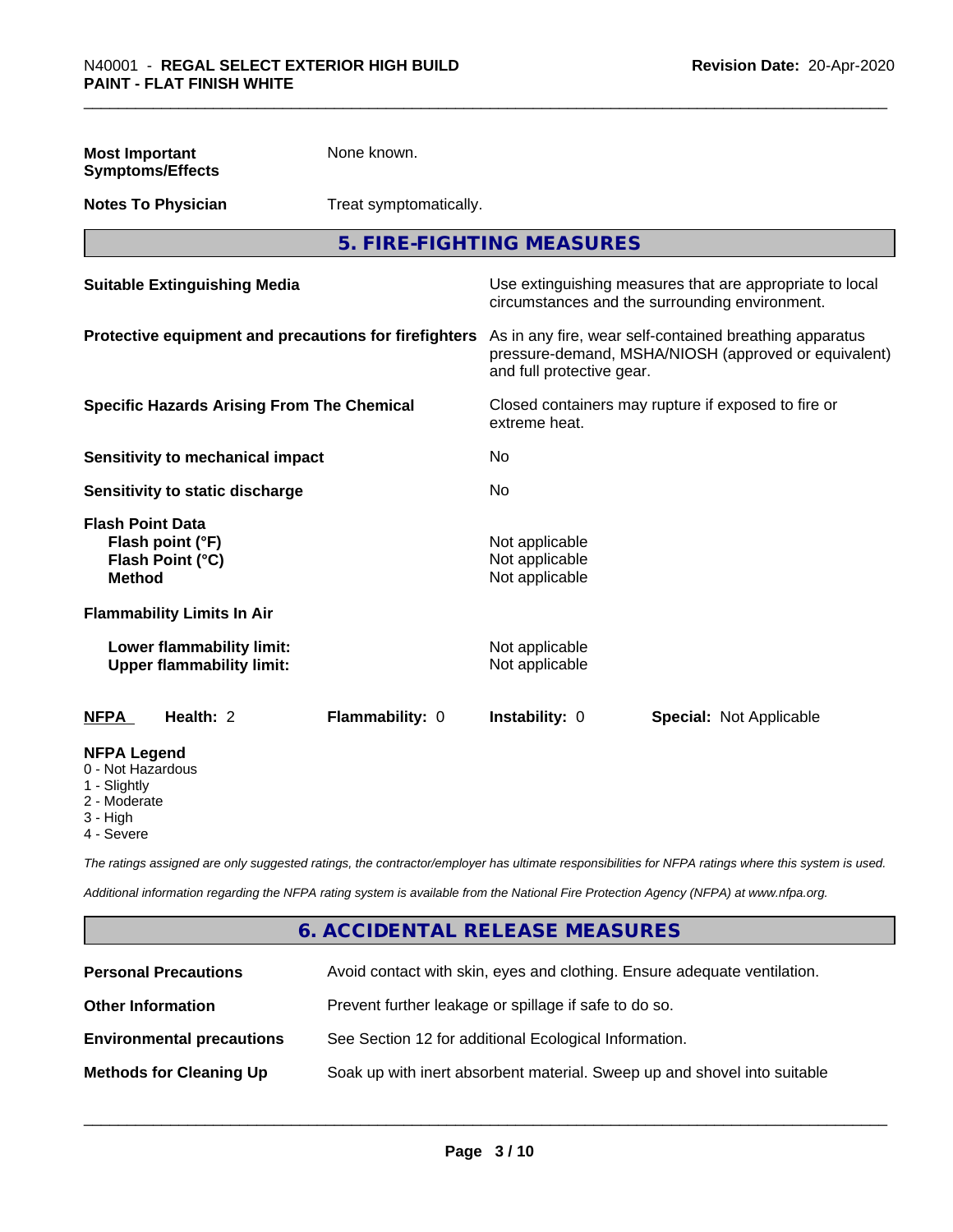containers for disposal.

|                               | 7. HANDLING AND STORAGE                                                                                                                                                          |
|-------------------------------|----------------------------------------------------------------------------------------------------------------------------------------------------------------------------------|
| <b>Handling</b>               | Avoid contact with skin, eyes and clothing. Avoid breathing vapors, spray mists or<br>sanding dust. In case of insufficient ventilation, wear suitable respiratory<br>equipment. |
| <b>Storage</b>                | Keep container tightly closed. Keep out of the reach of children.                                                                                                                |
| <b>Incompatible Materials</b> | No information available                                                                                                                                                         |
|                               |                                                                                                                                                                                  |

### **8. EXPOSURE CONTROLS/PERSONAL PROTECTION**

#### **Exposure Limits**

| <b>Chemical name</b> | <b>ACGIH TLV</b>                            | <b>OSHA PEL</b>            |
|----------------------|---------------------------------------------|----------------------------|
| Titanium dioxide     | TWA: $10 \text{ mg/m}^3$                    | 15 mg/m $3$ - TWA          |
| Diatomaceous earth   | N/E                                         |                            |
|                      |                                             | 20 mppcf - TWA             |
| Kaolin               | TWA: 2 mg/m <sup>3</sup> particulate matter | 15 mg/m <sup>3</sup> - TWA |
|                      | containing no asbestos and <1%              | $5 \text{ mg/m}^3$ - TWA   |
|                      | crystalline silica, respirable particulate  |                            |
|                      | matter                                      |                            |
| Silica amorphous     | N/E                                         | 20 mppcf - TWA             |
|                      |                                             |                            |

#### **Legend**

ACGIH - American Conference of Governmental Industrial Hygienists Exposure Limits OSHA - Occupational Safety & Health Administration Exposure Limits N/E - Not Established

| <b>Engineering Measures</b> | Ensure adequate ventilation, especially in confined areas. |  |  |  |
|-----------------------------|------------------------------------------------------------|--|--|--|
|                             |                                                            |  |  |  |

| <b>Personal Protective Equipment</b> |                                                                                                                                                                                                                                                                                                                                                                     |
|--------------------------------------|---------------------------------------------------------------------------------------------------------------------------------------------------------------------------------------------------------------------------------------------------------------------------------------------------------------------------------------------------------------------|
| <b>Eye/Face Protection</b>           | Safety glasses with side-shields.                                                                                                                                                                                                                                                                                                                                   |
| <b>Skin Protection</b>               | Protective gloves and impervious clothing.                                                                                                                                                                                                                                                                                                                          |
| <b>Respiratory Protection</b>        | Use only with adequate ventilation. In operations where exposure limits are<br>exceeded, use a NIOSH approved respirator that has been selected by a<br>technically qualified person for the specific work conditions. When spraying the<br>product or applying in confined areas, wear a NIOSH approved respirator<br>specified for paint spray or organic vapors. |
| <b>Hygiene Measures</b>              | Avoid contact with skin, eyes and clothing. Remove and wash contaminated                                                                                                                                                                                                                                                                                            |

#### clothing before re-use. Wash thoroughly after handling.

# **9. PHYSICAL AND CHEMICAL PROPERTIES**

Appearance liquid **Odor** little or no odor **Density (Ibs/gal)** 12.3 - 12.4<br> **Specific Gravity** 1.47 - 1.49 **Specific Gravity** 

**Odor Threshold** No information available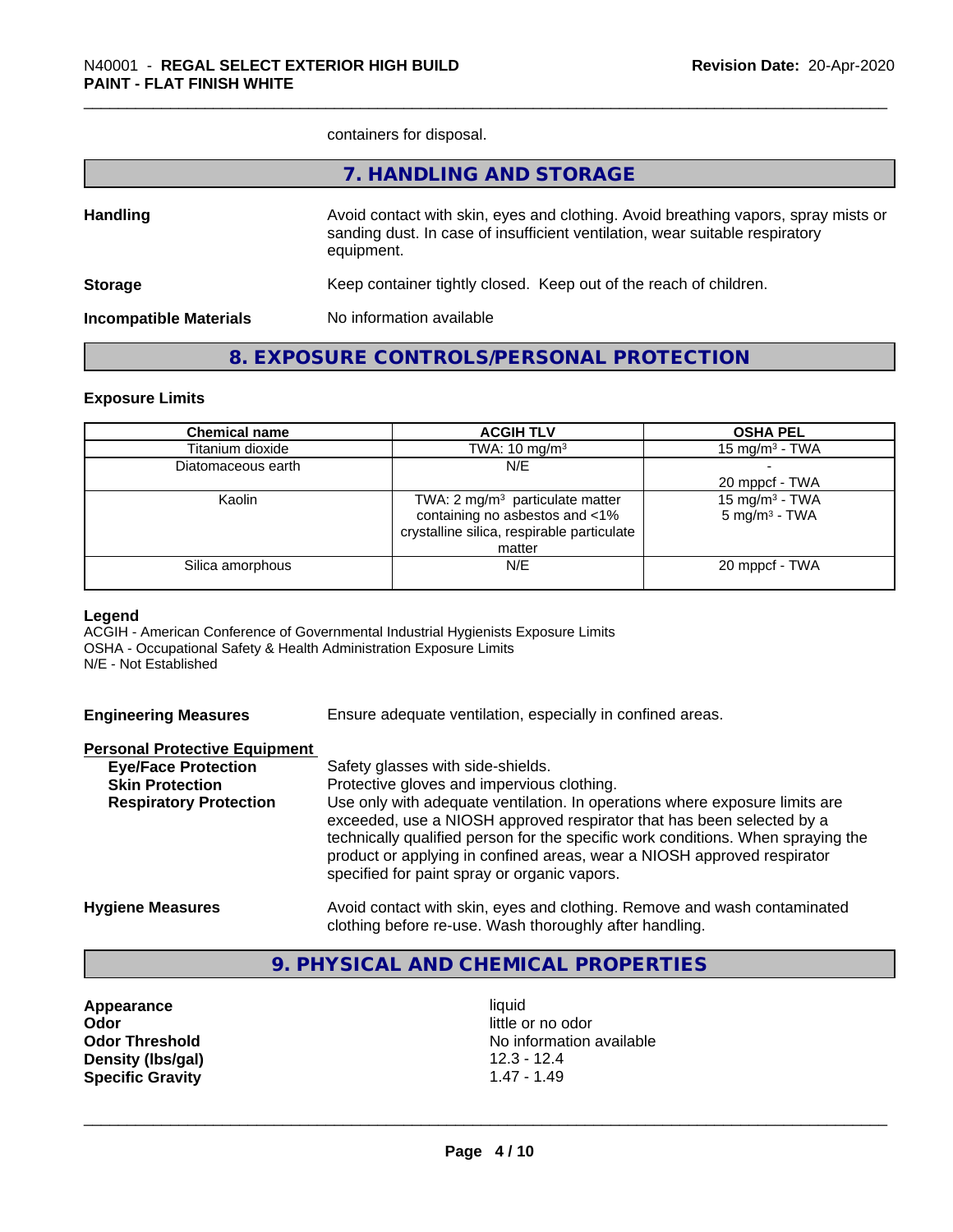**Viscosity (cps)** <br> **Viscosity (cps)** No information available<br>
No information available<br>
No information available **Water solubility**<br> **Evaporation Rate**<br> **Evaporation Rate**<br> **Evaporation Rate Vapor pressure** No information available **Vapor density No information available No information available Wt. % Solids** 55 - 65<br> **Vol. % Solids** 55 - 65 **Vol. % Solids Wt. % Volatiles** 35 - 45 **Vol. % Volatiles** 50 - 60 **VOC Regulatory Limit (g/L)** < 50 **Boiling Point (°F)** 212 **Boiling Point (°C) Freezing point (°F)** 32 **Freezing Point (°C)** 0 **Flash point (°F)** Not applicable **Flash Point (°C)** Not applicable **Method**<br> **Flammability (solid, gas)**<br> **Example 2018** Not applicable **Flammability** (solid, gas) **Upper flammability limit:** Not applicable **Lower flammability limit:** Not applicable **Autoignition Temperature (°F)** No information available **Autoignition Temperature (°C)** No information available **Decomposition Temperature (°F)** No information available **Decomposition Temperature (°C)** No information available<br> **Partition coefficient Partition available** 

**pH**<br>
Viscosity (cps) The Contract of the Contract of No information available<br>
No information available **Solubility(ies)** No information available **Evaporation Rate** No information available **No information available** 

### **10. STABILITY AND REACTIVITY**

| <b>Reactivity</b>                         | Not Applicable                           |
|-------------------------------------------|------------------------------------------|
| <b>Chemical Stability</b>                 | Stable under normal conditions.          |
| <b>Conditions to avoid</b>                | Prevent from freezing.                   |
| <b>Incompatible Materials</b>             | No materials to be especially mentioned. |
| <b>Hazardous Decomposition Products</b>   | None under normal use.                   |
| <b>Possibility of hazardous reactions</b> | None under normal conditions of use.     |

### **11. TOXICOLOGICAL INFORMATION**

#### **Product Information**

**Information on likely routes of exposure**

**Principal Routes of Exposure** Eye contact, skin contact and inhalation.

**Acute Toxicity**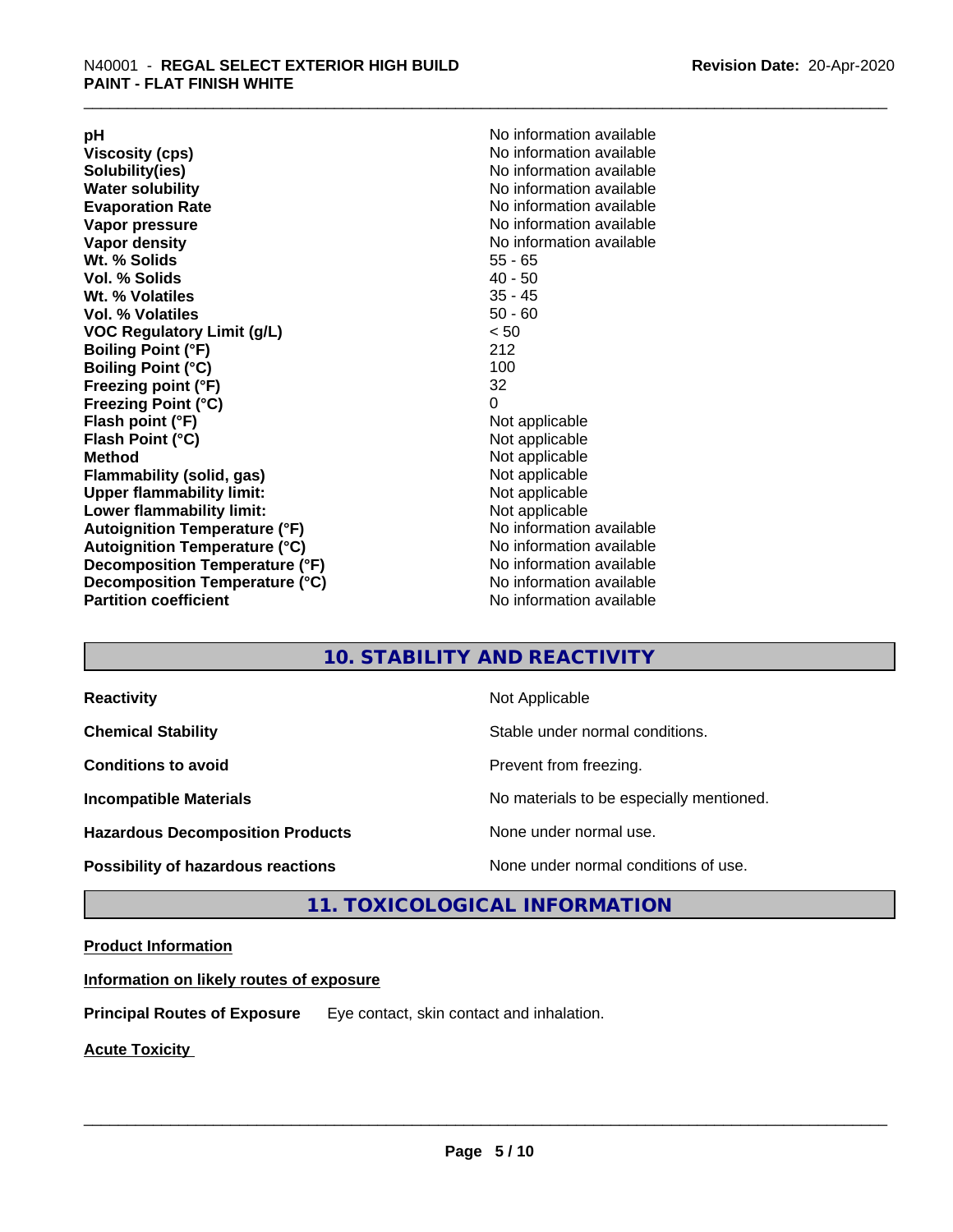**Product Information** No information available

#### **Symptoms related to the physical,chemical and toxicological characteristics**

**Symptoms** No information available

#### **Delayed and immediate effects as well as chronic effects from short and long-term exposure**

| Eye contact                     | May cause slight irritation.                                                      |
|---------------------------------|-----------------------------------------------------------------------------------|
| <b>Skin contact</b>             | Substance may cause slight skin irritation. Prolonged or repeated contact may dry |
|                                 | skin and cause irritation.                                                        |
| <b>Inhalation</b>               | May cause irritation of respiratory tract.                                        |
| Ingestion                       | Ingestion may cause gastrointestinal irritation, nausea, vomiting and diarrhea.   |
| <b>Sensitization</b>            | No information available                                                          |
| <b>Neurological Effects</b>     | No information available.                                                         |
| <b>Mutagenic Effects</b>        | Suspected of causing genetic defects.                                             |
| <b>Reproductive Effects</b>     | May damage fertility or the unborn child.                                         |
| <b>Developmental Effects</b>    | No information available.                                                         |
| Target organ effects            | No information available.                                                         |
| <b>STOT - single exposure</b>   | No information available.                                                         |
| <b>STOT - repeated exposure</b> | No information available.                                                         |
| Other adverse effects           | No information available.                                                         |
| <b>Aspiration Hazard</b>        | No information available                                                          |

#### **Numerical measures of toxicity**

#### **The following values are calculated based on chapter 3.1 of the GHS document**

| ATEmix (oral)          | 23296 mg/kg  |
|------------------------|--------------|
| <b>ATEmix (dermal)</b> | 179100 mg/kg |

#### **Component Information**

| Chemical name                                                       | Oral LD50                                    | Dermal LD50                                                                              | <b>Inhalation LC50</b> |
|---------------------------------------------------------------------|----------------------------------------------|------------------------------------------------------------------------------------------|------------------------|
| Titanium dioxide<br>13463-67-7                                      | $> 10000$ mg/kg (Rat)                        |                                                                                          |                        |
| Kaolin, calcined<br>92704-41-1                                      | $>$ 2000 mg/kg (Rat)                         |                                                                                          |                        |
| Kaolin<br>1332-58-7                                                 | $>$ 5000 mg/kg (Rat)                         | $>$ 5000 mg/kg (Rat)                                                                     |                        |
| Silica amorphous<br>7631-86-9                                       | $= 7900$ mg/kg (Rat)                         | $>$ 2000 mg/kg (Rabbit)                                                                  | $> 2.2$ mg/L (Rat) 1 h |
| Carbamic acid,<br>1H-benzimidazol-2-yl-, methyl ester<br>10605-21-7 | $>$ 5050 mg/kg (Rat)<br>$= 6400$ mg/kg (Rat) | $\cdot$ 10000 mg/kg (Rabbit) = 2 g/kg<br>$\text{Rat}$ ) = 8500 mg/kg ( $\text{Rabbit}$ ) |                        |
| Sodium C14-C16 olefin sulfonate<br>68439-57-6                       | $= 2220$ mg/kg (Rat)                         | $> 740$ mg/kg (Rabbit)                                                                   |                        |

#### **Chronic Toxicity**

#### **Carcinogenicity**

*The information below indicateswhether each agency has listed any ingredient as a carcinogen:.*

| Chemical<br>name                                                                                                                                      | <b>IARC</b>                   | <b>NTP</b> | ∩≏⊔∧<br>∪אח |
|-------------------------------------------------------------------------------------------------------------------------------------------------------|-------------------------------|------------|-------------|
|                                                                                                                                                       | <br>2P<br>Possible<br>· Human |            | Listed      |
| <b>The Contract of the Contract of the Contract of the Contract of the Contract of the Contract of the Contract o</b><br>n dioxide<br><b>fitanium</b> | Carcinoɑen                    |            |             |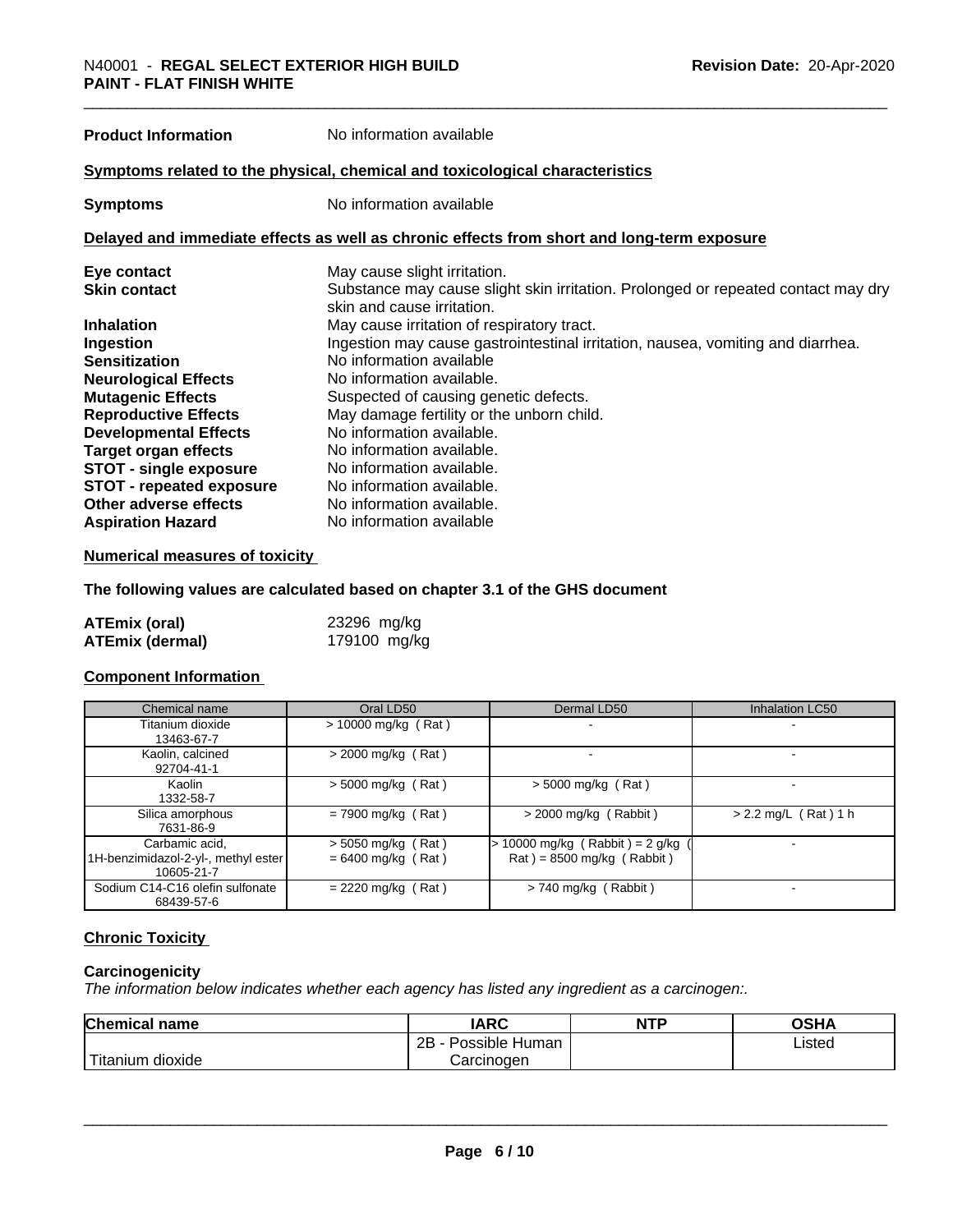• Although IARC has classified titanium dioxide as possibly carcinogenic to humans (2B), their summary concludes: "No significant exposure to titanium dioxide is thought to occur during the use of products in which titanium dioxide is bound to other materials, such as paint."

#### **Legend**

IARC - International Agency for Research on Cancer NTP - National Toxicity Program OSHA - Occupational Safety & Health Administration

**12. ECOLOGICAL INFORMATION**

#### **Ecotoxicity Effects**

The environmental impact of this product has not been fully investigated.

#### **Product Information**

#### **Acute Toxicity to Fish**

No information available

#### **Acute Toxicity to Aquatic Invertebrates**

No information available

#### **Acute Toxicity to Aquatic Plants**

No information available

#### **Persistence / Degradability**

No information available.

#### **Bioaccumulation**

There is no data for this product.

#### **Mobility in Environmental Media**

No information available.

#### **Ozone**

No information available

#### **Component Information**

#### **Acute Toxicity to Fish**

Titanium dioxide  $LC50:$  > 1000 mg/L (Fathead Minnow - 96 hr.) Carbamic acid, 1H-benzimidazol-2-yl-, methyl ester LC50: 1.5 mg/L (Rainbow Trout - 96 hr.)

#### **Acute Toxicity to Aquatic Invertebrates**

Carbamic acid, 1H-benzimidazol-2-yl-, methyl ester LC50: 0.22 mg/L (water flea - 48 hr.)

#### **Acute Toxicity to Aquatic Plants**

No information available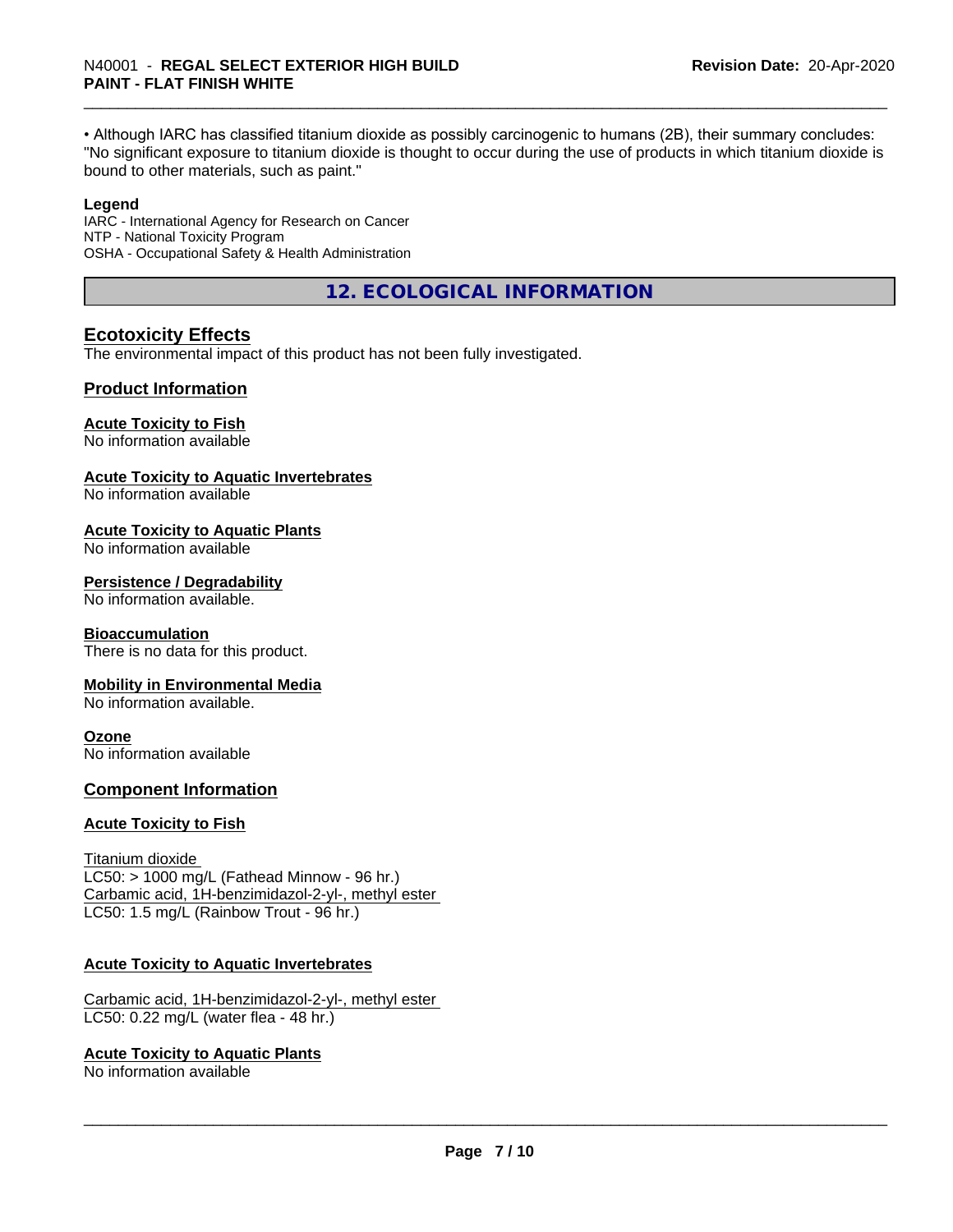|                              | 13. DISPOSAL CONSIDERATIONS                                                                                                                                                                                               |
|------------------------------|---------------------------------------------------------------------------------------------------------------------------------------------------------------------------------------------------------------------------|
| <b>Waste Disposal Method</b> | Dispose of in accordance with federal, state, and local regulations. Local<br>requirements may vary, consult your sanitation department or state-designated<br>environmental protection agency for more disposal options. |
|                              | 14. TRANSPORT INFORMATION                                                                                                                                                                                                 |
| <b>DOT</b>                   | Not regulated                                                                                                                                                                                                             |
| <b>ICAO / IATA</b>           | Not regulated                                                                                                                                                                                                             |
| <b>IMDG / IMO</b>            | Not regulated                                                                                                                                                                                                             |
|                              | <b>15. REGULATORY INFORMATION</b>                                                                                                                                                                                         |

#### **International Inventories**

| <b>TSCA: United States</b> | Yes - All components are listed or exempt. |
|----------------------------|--------------------------------------------|
| <b>DSL: Canada</b>         | Yes - All components are listed or exempt. |

#### **Federal Regulations**

| Nο  |  |
|-----|--|
| Yes |  |
| No  |  |
| Nο  |  |
| No  |  |
|     |  |

#### **SARA 313**

Section 313 of Title III of the Superfund Amendments and Reauthorization Act of 1986 (SARA). This product contains a chemical or chemicals which are subject to the reporting requirements of the Act and Title 40 of the Code of Federal Regulations, Part 372:

*None*

#### **Clean Air Act,Section 112 Hazardous Air Pollutants (HAPs) (see 40 CFR 61)**

This product contains the following HAPs:

*None*

### **US State Regulations**

#### **California Proposition 65**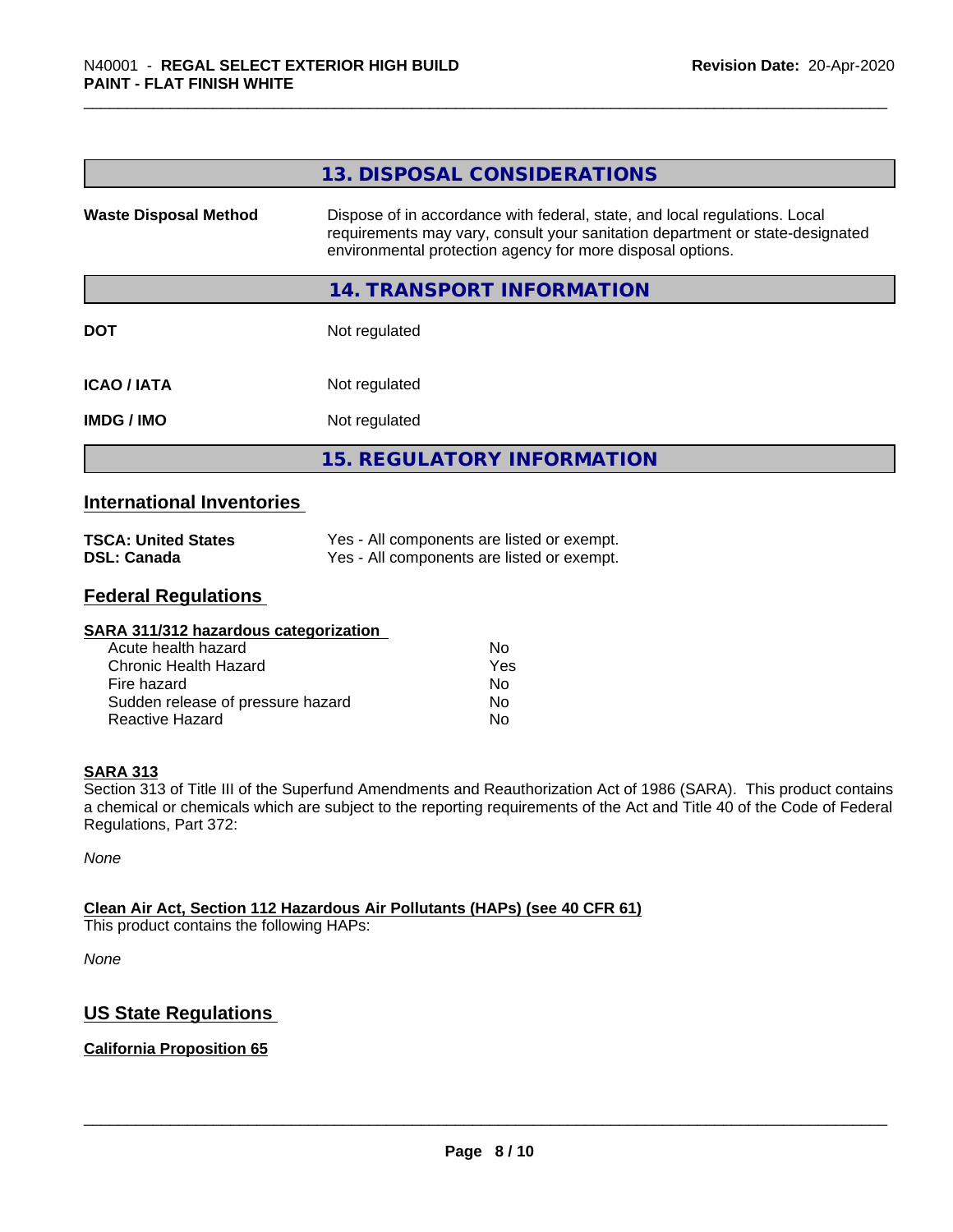# **AVIMARNING:** Cancer and Reproductive Harm– www.P65warnings.ca.gov

#### **State Right-to-Know**

| <b>Chemical name</b>                  | <b>Massachusetts</b> | <b>New Jersey</b> | Pennsylvania |
|---------------------------------------|----------------------|-------------------|--------------|
| Titanium dioxide                      |                      |                   |              |
| Diatomaceous earth                    |                      |                   |              |
| Kaolin                                |                      |                   |              |
| Silica amorphous                      |                      |                   |              |
| Carbamic acid, 1H-benzimidazol-2-yl-, |                      |                   |              |
| methyl ester                          |                      |                   |              |

#### **Legend**

X - Listed

### **16. OTHER INFORMATION**

**HMIS** - **Health:** 2\* **Flammability:** 0 **Reactivity:** 0 **PPE:** -

#### **HMIS Legend**

- 0 Minimal Hazard
- 1 Slight Hazard
- 2 Moderate Hazard
- 3 Serious Hazard
- 4 Severe Hazard
- \* Chronic Hazard

X - Consult your supervisor or S.O.P. for "Special" handling instructions.

*Note: The PPE rating has intentionally been left blank. Choose appropriate PPE that will protect employees from the hazards the material will present under the actual normal conditions of use.*

*Caution: HMISÒ ratings are based on a 0-4 rating scale, with 0 representing minimal hazards or risks, and 4 representing significant hazards or risks. Although HMISÒ ratings are not required on MSDSs under 29 CFR 1910.1200, the preparer, has chosen to provide them. HMISÒ ratings are to be used only in conjunction with a fully implemented HMISÒ program by workers who have received appropriate HMISÒ training. HMISÒ is a registered trade and service mark of the NPCA. HMISÒ materials may be purchased exclusively from J. J. Keller (800) 327-6868.*

 **WARNING!** If you scrape, sand, or remove old paint, you may release lead dust. LEAD IS TOXIC. EXPOSURE TO LEAD DUST CAN CAUSE SERIOUS ILLNESS, SUCH AS BRAIN DAMAGE, ESPECIALLY IN CHILDREN. PREGNANT WOMEN SHOULD ALSO AVOID EXPOSURE.Wear a NIOSH approved respirator to control lead exposure. Clean up carefully with a HEPA vacuum and a wet mop. Before you start, find out how to protect yourself and your family by contacting the National Lead Information Hotline at 1-800-424-LEAD or log on to www.epa.gov/lead.

| <b>Prepared By</b>      | <b>Product Stewardship Department</b><br>Benjamin Moore & Co.<br>101 Paragon Drive<br>Montvale, NJ 07645<br>800-225-5554 |
|-------------------------|--------------------------------------------------------------------------------------------------------------------------|
| <b>Revision Date:</b>   | 20-Apr-2020                                                                                                              |
| <b>Revision Summary</b> | Not available                                                                                                            |